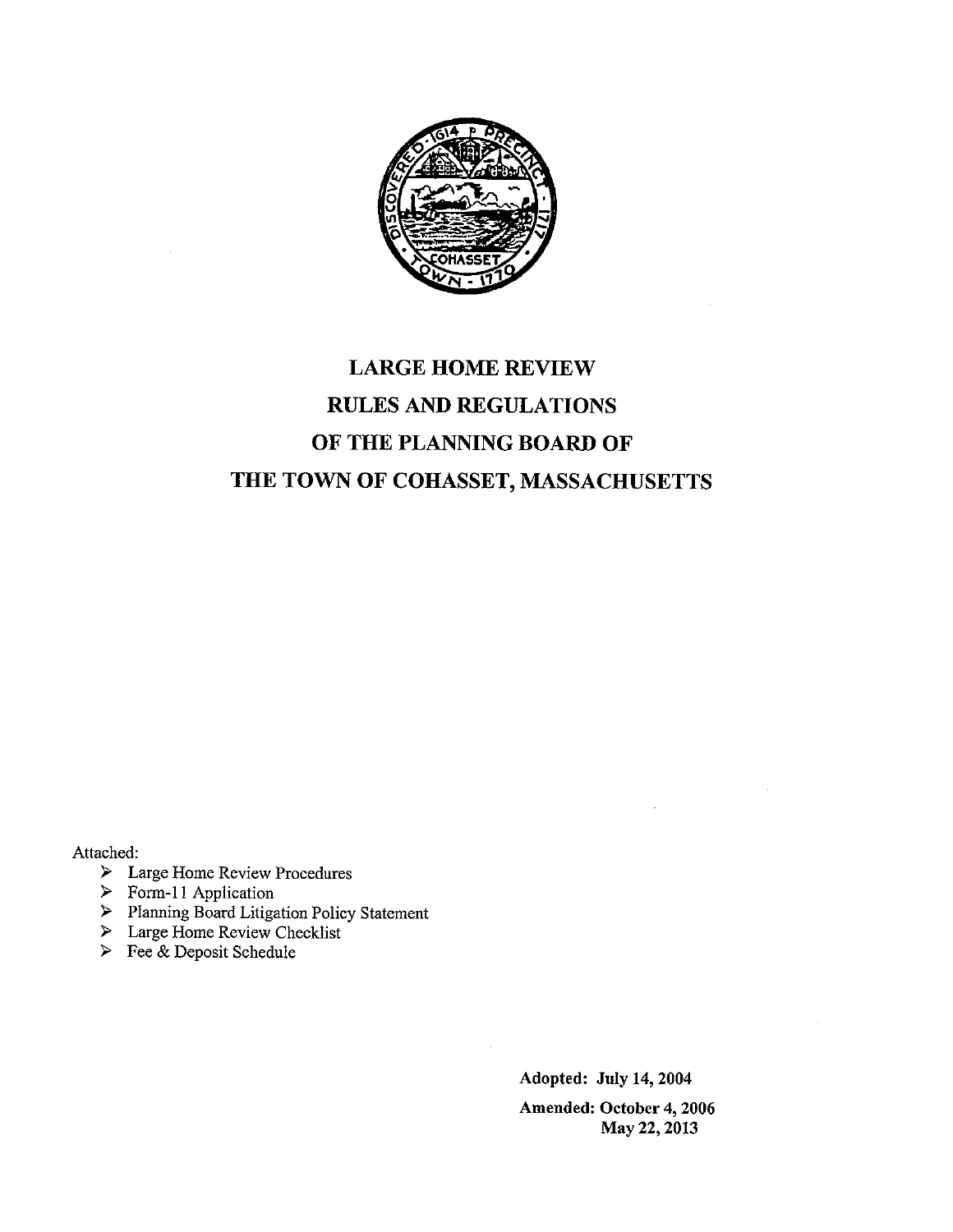

### TOWN OF COHASSET Planning Board 41 Highland Avenue Cohasset, MA 02025 Tel: (781)-383-3517 FAX: (781) 383-1561

#### LARGE HOME PLAN REVIEW PROCEDURES

Submit to the Planning Board the following:

- $\Box$  12 copies of the Application Form 11 signed by both the Applicant and the Property Owner.
- $\Box$  12 sets of the site Plan, Floors Plans, Elevations (NOTE: 5 sets at 11"x 17"; 7 sets full size no larger than  $2'x3'$
- $\Box$  One copy of the **certified** Abutters List (as per MGL Ch. 40A, Section 11) obtained from the Assessor's Office
- $\Box$  Two sets of mailing labels matching the certified abutters list obtained from the Assessor's Office
- $\Box$  The appropriate application fee. Legal fee and engineering fee deposit will be requested if deemed necessary by the Board or staff (see attached fee schedule).
- $\Box$  The *original, signed* Planning Board Litigation Policy Statement signed by *both* the Applicant and the Property Owner.

NOTE: At this point, Planning Board Staffwill review the application materials to ensure that ALL information requested on the Large Home Review Checklist (attached) has been provided. If any items are missing, the application will be deemed incomplete and, will not be accepted.

If it is determined that the application materials are complete:

- 1. The Planning Board Staff and the Town Clerk's office will date stamp the submittal as "received" beginning timelines outlined in the Large Home Review Bylaw Section 5.5.4 a-d.
- 2. The Planning Board Staff will then do the following:
	- LI Assign a Large Home Review Case Number
	- $\Box$  Set a date and time for the public hearing (must happen within 35 days of filing)
	- $\Box$  Post the meeting in the Town Clerk's Office at least 14 days in advance of the public hearing
	- $\Box$  Advertise the public hearing in a local newspaper for two consecutive weeks prior to the hearing date, first publication to appear at least 14 days in advance of hearing
	- $\Box$  Reserve an appropriate room for the public hearing
	- $\Box$  Distribute the plans to the appropriate boards for their review and comment
	- $\Box$  Copies of hearing notice shall be sent by mail, postage prepaid, to the applicant and to all "parties in interest" as per MGL Ch. 40A, Section <sup>11</sup>
- 3. If requested by the Board or staff; the Applicant will:
	- $\Box$  Mail copy of site plan, floor plans and elevations to the engineer designated by the Board for review on behalf of the Board.
- 4.  $\Box$  The Planning Board's recommendation will be filed with the Building Dept. and the Town Clerk's Office within 21 days of conclusion of Public Hearing.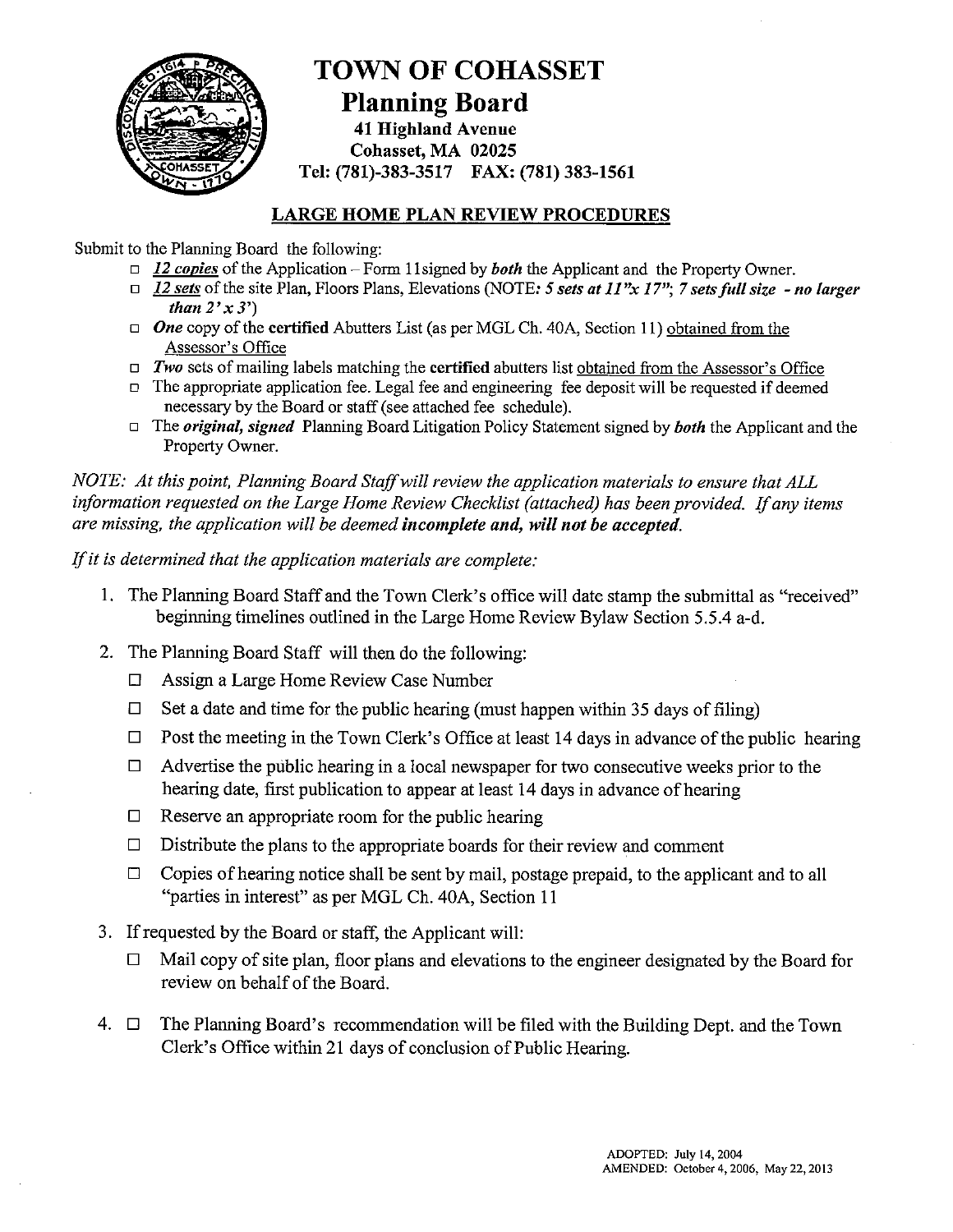

TOWN OF COHASSET Planning Board 41 Highland Avenue Cohasset, MA 02025 )% OIIASSET Tel: (781)-383-3517 FAX: (781) 383-1561

### FORM 11-APPLICATION FOR LARGE HOME REVIEW

DATE:

To the Planning Board:

The undersigned herewith submits the accompanying site plan of property, including floor plans and elevations, located in the Town of Cohasset for Large Home Review under the requirements of Section 5.5 of the Zoning Bylaws of the Town of Cohasset and the Large Home Review Rules and Regulations of the Planning Board of the Town of Cohasset, Massachusetts.

| Record Name of Owner: |                                                                              | <u> 1989 - John Harry Barn, mars and deutscher Schwarzer and deutscher Schwarzer and deutscher Schwarzer and deuts</u>                                                                                                               |
|-----------------------|------------------------------------------------------------------------------|--------------------------------------------------------------------------------------------------------------------------------------------------------------------------------------------------------------------------------------|
|                       |                                                                              | Address: <u>and a series of the series of the series of the series of the series of the series of the series of the series of the series of the series of the series of the series of the series of the series of the series of </u> |
|                       |                                                                              |                                                                                                                                                                                                                                      |
| Name of Applicant:    |                                                                              |                                                                                                                                                                                                                                      |
|                       |                                                                              |                                                                                                                                                                                                                                      |
|                       |                                                                              | Phone: $\qquad \qquad \text{Cell:} \qquad \qquad \text{Email:}$                                                                                                                                                                      |
| Zoning Classification |                                                                              | <u> 1989 - Johann Harry Harry Harry Harry Harry Harry Harry Harry Harry Harry Harry Harry Harry Harry Harry Harry</u>                                                                                                                |
|                       |                                                                              |                                                                                                                                                                                                                                      |
|                       | (page)<br>Location of description of property sufficient for identification: | Deed of Property recorded in Norfolk County Registry of Deeds in Book                                                                                                                                                                |
|                       |                                                                              |                                                                                                                                                                                                                                      |
|                       |                                                                              |                                                                                                                                                                                                                                      |
|                       |                                                                              |                                                                                                                                                                                                                                      |
|                       | Total Residential Gross Floor Area                                           | square feet                                                                                                                                                                                                                          |
|                       |                                                                              |                                                                                                                                                                                                                                      |

Signature of Owner Signature of Applicant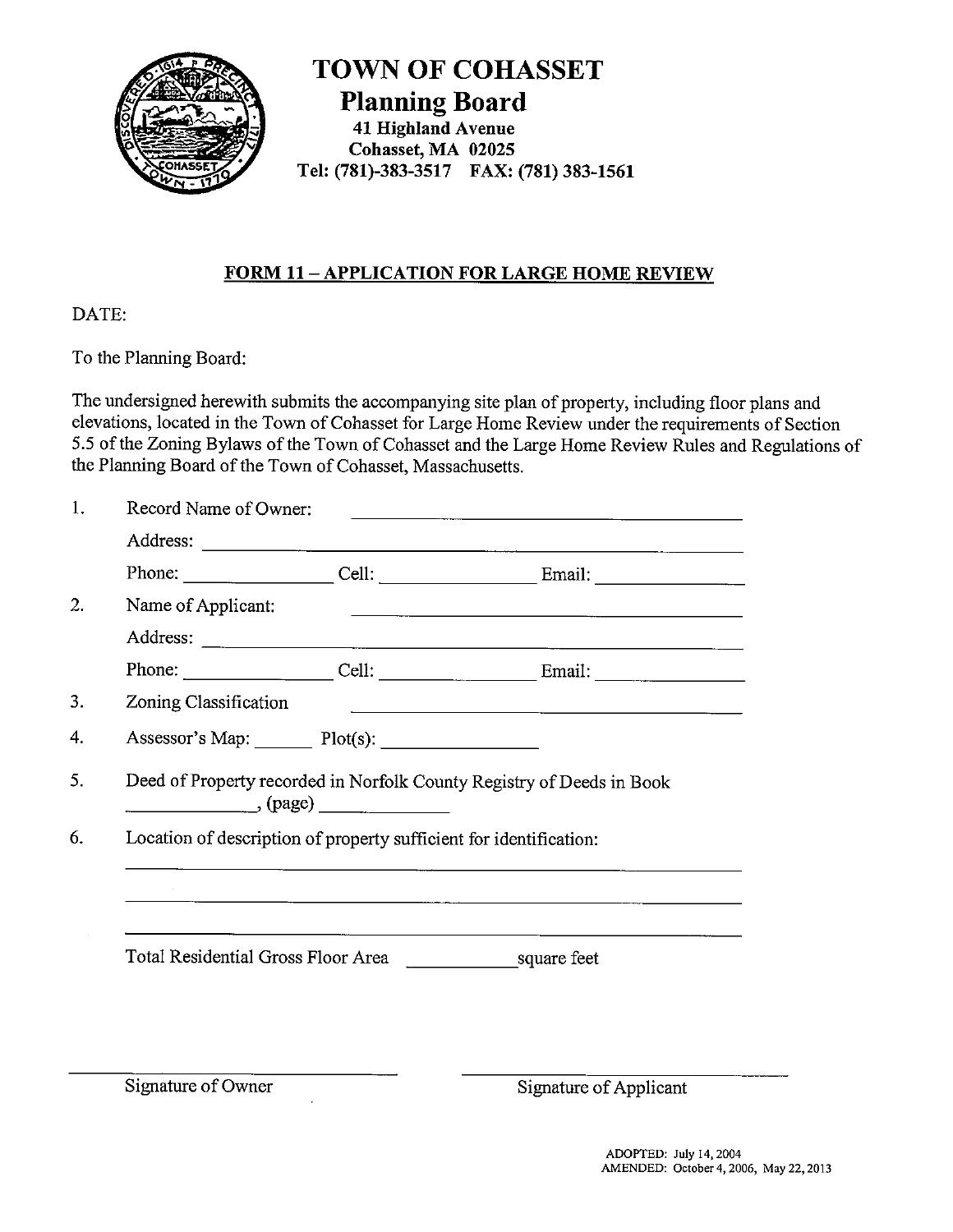

# **TOWN OF COHASSET**

PLANNING BOARD 41 Highland Avenue Cohasset, Massachusetts 02025 Tel: (781) 383-3517 Fax: (781) 383-1561

### COHASSET PLANNING BOARD STATEMENT OF LITIGATION POLICY

It is the opinion of the Cohasset Planning Board (the "Board") that the person or persons (collectively "Applicant") who sought <sup>a</sup> decision, ruling or other approval from the Board ("Approval") should bear any and all costs associated with or arising out of any legal action or proceeding, threatened or actual against or involving the Board challenging said Approval (each a "Legal Action" and all such costs "Legal Fees").

The litigation policy of the Board is therefore to minimize its Legal Fees.

In furtherance of its litigation policy, the Board reserves for itself the right to seek to minimize its Legal Fees by all legal means, which means may include availing itself of one or more of the following remedies:

- (a) Requesting the Applicant to hold harmless and indemnify the Board for Legal Fees prior to commencing any defense of <sup>a</sup> Legal Action;
- (b) Settling all Legal Actions as quickly and in as cost effective a manner as possible, without regard to the interests of the Applicant, which may include rescinding any Approval previously granted; and
- (c) Seeking to recover Legal Fees directly from the Applicant which may include joining the Applicant to the Legal Action or commencing separate legal proceedings against the Applicant seeking restitution.

BY SIGNING BELOW, THE UNDERSIGNED ACKNOWLEDGES THEY HAVE READ THE BOARD'S STATEMENT OF LITIGATION POLICY AND THAT THEY CAN REQUEST A COPY TO RETAIN FOR THEIR RECORDS

| Date: |                                                         | ** |
|-------|---------------------------------------------------------|----|
|       | Signature(s) of Applicant(s) or Representatives, if any |    |
| Date: |                                                         | ** |
|       | Signature(s) of $Owner(s)$                              |    |

\*\* APPLICATION MUST BE SIGNED BY BOTH APPLICANT (OR REPRESENTATIVE) AND LAND OWNE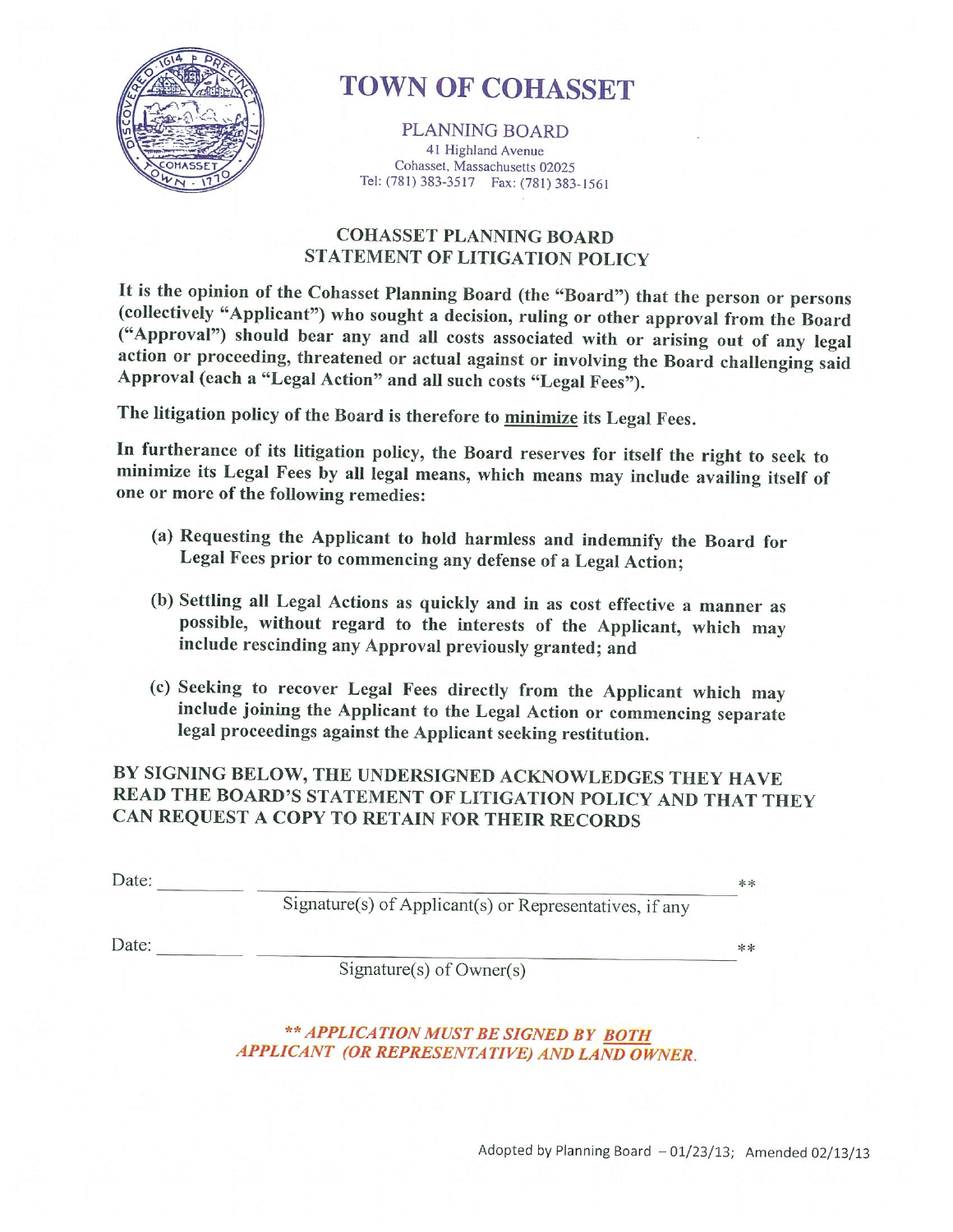

### TOWN OF COHASSET Planning Board 41 Highland Avenue Cohasset, MA 02025 Tel: (781)-383-3517 FAX: (781) 383-1561

### LARGE HOME REVIEW CHECKLIST

The following checklist outlines information that **MUST BE INCLUDED** on the plans submitted with the application.

### GENERAL

A. Title Block

- $\Box$  1. Name and address of Owner and Agent (if different)
- $\Box$  2. Property Address
- $\Box$  3. Date of plan and/or revisions
- $\Box$  4. Space for the Large Home Review Case Number
- $\Box$  5. Land Surveyor, Engineer and architect, address, stamp and signature
- $\Box$  6. Scale (between 1" = 20' and 1" = 60') Plans no larger than 2' x 3'
- $\Box$  7. Zoning Summary in the following format:

|                | <b>REQUIRED</b> | <b>EXISTING</b> | <b>PROPOSED</b> |
|----------------|-----------------|-----------------|-----------------|
| Area           |                 |                 |                 |
| Frontage       |                 |                 |                 |
| Lot Width      |                 |                 |                 |
| Front Yard     |                 |                 |                 |
| Side Yard      |                 |                 |                 |
| Rear Yard      |                 |                 |                 |
| Height         |                 |                 |                 |
| Coverage Bldg. |                 |                 |                 |

#### B. Parcel of Property

- $\Box$  1. Actual Property Survey with North Arrow
- $\Box$  2. Dimensions of property lines to scale
- $\Box$  3. Area of property in square feet
- $\Box$  4. Existing structures shown
- $\Box$  5. Zone lines and zones
- $\Box$  6. Elevations, existing and proposed grading
- $\Box$  7. Two (2) permanent survey monuments *placed on site and shown on plans* (can be iron pin or pipe at corners or, rebar at corners)
- $\Box$  8. Abutters (names, structures and property lines)
- $\Box$  9. Easements (type and location)
- $\Box$  10. Survey Placement of stakes on site showing proposed building locations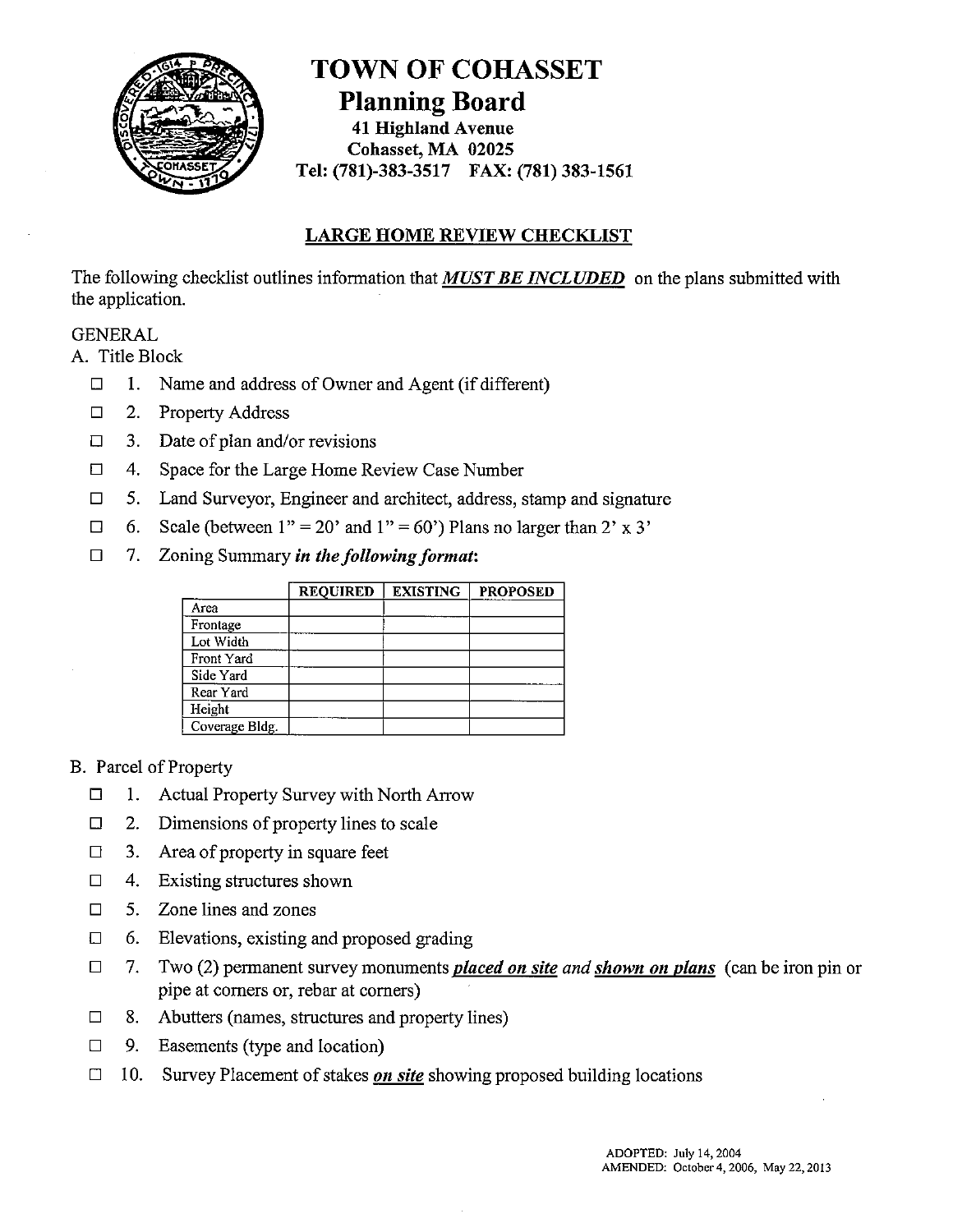

TOWN OF COHASSET Planning Board 41 Highland Avenue Cohasset, MA 02025 Tel: (781)-383-3517 FAX: (781) 383-1561

- C. Building(s) Shown on Survey Plan
	- D 1. Proposed
	- $\Box$  2. Existing
	- $\Box$  3. Area in square feet of each building
	- $\Box$  4. Elevations, to grade with building height as defined in the Zoning Bylaw
- D. Other  $-If$  deemed necessary by the Planning Board
	- $\Box$  1. Drainage/grading plans in sufficient detail to determine that the work will be not harmful or injurious to existing uses in the area.